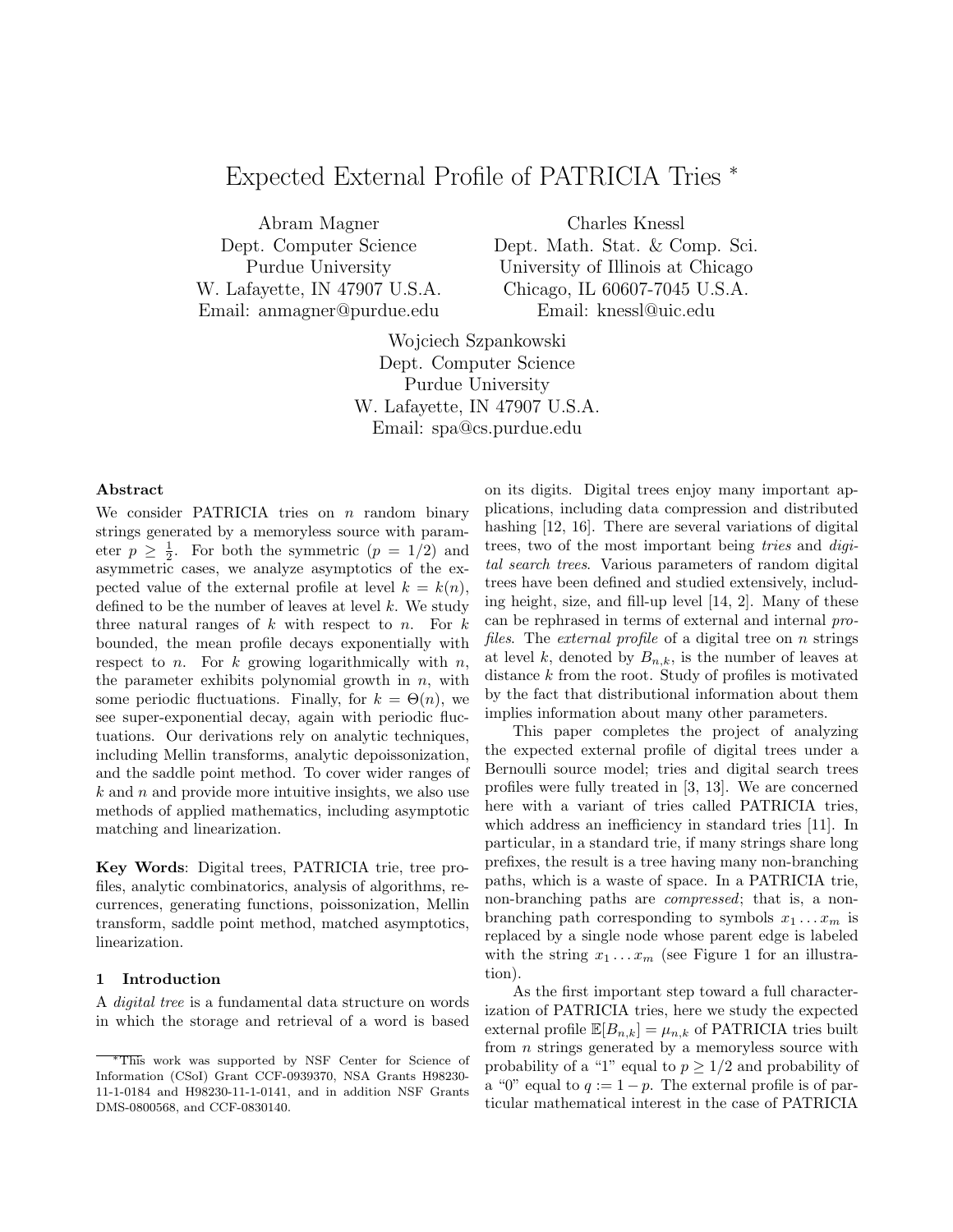

Figure 1: A PATRICIA trie on  $n = 5$  strings  $(s_1 =$  $0010 \ldots, s_2 = 0011 \ldots, s_3 = 01 \ldots, s_4 = 10 \ldots,$  $s_5 = 11...$ ). Note the path compression involved in the representation of  $s_1$  and  $s_2$ . The external profile is given by  $B_{5,0} = B_{5,1} = 0$ ,  $B_{5,2} = 3$ ,  $B_{5,3} = 2$ .

tries, because it satisfies an unusual recurrence:

$$
\mu_{n,k} = (p^n + q^n)\mu_{n,k} + \sum_{j=1}^{n-1} \binom{n}{j} p^j q^{n-j} (\mu_{j,k-1} + \mu_{n-j,k-1})
$$

with appropriate initial conditions. The multiplicative factor and the incompleteness of the binomial sum are complications that do not arise in the analyses of tries and digital search trees (see [15]). This recurrence we solve asymptotically for various ranges of  $k$ and n. For  $k$  growing logarithmically with n, we solve it analytically by considering the Poisson transform,  $\tilde{G}_k(z) := e^{-z} \sum_{n=0}^{s} \mu_{n,k} \frac{z^n}{n!}$  $\frac{z^n}{n!}$ , of  $\mu_{n,k}$ . We shall find an expression for the Mellin transform  $G_k^*(s)$ , compute the inverse Mellin integral via the saddle point method, and apply analytic depoissonization to recover the asymptotics of  $\mu_{n,k}$ .

The peculiarities of the original recurrence are reflected in the form of the recurrence on  $\tilde{G}_k(z)$ :

$$
\tilde{G}_k(z) = \tilde{G}_{k-1}(pz) + \tilde{G}_{k-1}(qz) + \tilde{f}_k(z),
$$

where  $\tilde{f}_k(z)$  is a function of  $\tilde{G}_k(cz)$  with a complicated Mellin transform (see (3.7)), so that this func-

tional equation cannot be solved explicitly. The primary difficulty in applying methods used for tries and digital search trees is the presence of the products  $\tilde{G}_k(cz)e^{-(1-c)z}$  for  $c = p, q$  in the definition of  $\tilde{f}_k(z)$ ; this is not easily dealt with via standard Mellin functional identities, so  $f_k^*(s)$  is implicitly given in terms of values of  $\mu_{n,j}$ . A similar difficulty arises in a solution to a problem posed by Knuth [6] and in the analysis of an asymmetric leader election algorithm [9]. Our problem has the additional complication that the recurrence (2.1) involves two variables. One of our main technical contributions is to tame the complexity of this recurrence, in particular showing that the Mellin transform  $G_k^*(s)$  of  $\tilde{G}_k(z)$  is expressible as the product of an entire function and the Euler gamma function  $\Gamma(s+1)$  [1], such that some of the poles introduced by the  $\Gamma$  function are canceled by zeros of the entire function. We are thus able to show, via analytic techniques, that the expected profile in this range is of polynomial growth, with bounded oscillations.

For the same range  $(k = O(\log n))$ , we also give a more intuitive, though less mathematically precise, derivation via other methods. In particular, we apply an approximation similar in spirit to the saddle point method, directly to the recurrence (2.1).

As previously mentioned, we also solve the recurrence for several other ranges of  $k$ , in both the symmetric and asymmetric cases. This we do via methods of applied mathematics, including matched asymptotics and linearization. By these techniques, we show that for k bounded by a constant, the expected profile decays exponentially with  $n$ ; for  $k$  growing logarithmically with n, it grows polynomially, with periodic fluctuations; and for  $k = \Theta(n)$ , it decays super-exponentially, again with periodic fluctuations.

The plan of the paper is as follows. In Section 2, we introduce some notation, give a precise formulation of the problem, present the main results in detail, and compare with results for other digital trees. In Section 3, we sketch the proofs of the main results.

### 2 Main Results

Here we give some notation that is used in the rest of the paper, present in detail the basic setup, and then give our main theorems and some of the intuition behind their proofs. We then discuss consequences and compare with similar results for other digital tree models.

**2.1** Setup Throughout, the function  $T(s)$  is given by

$$
T(s) = p^{-s} + q^{-s}.
$$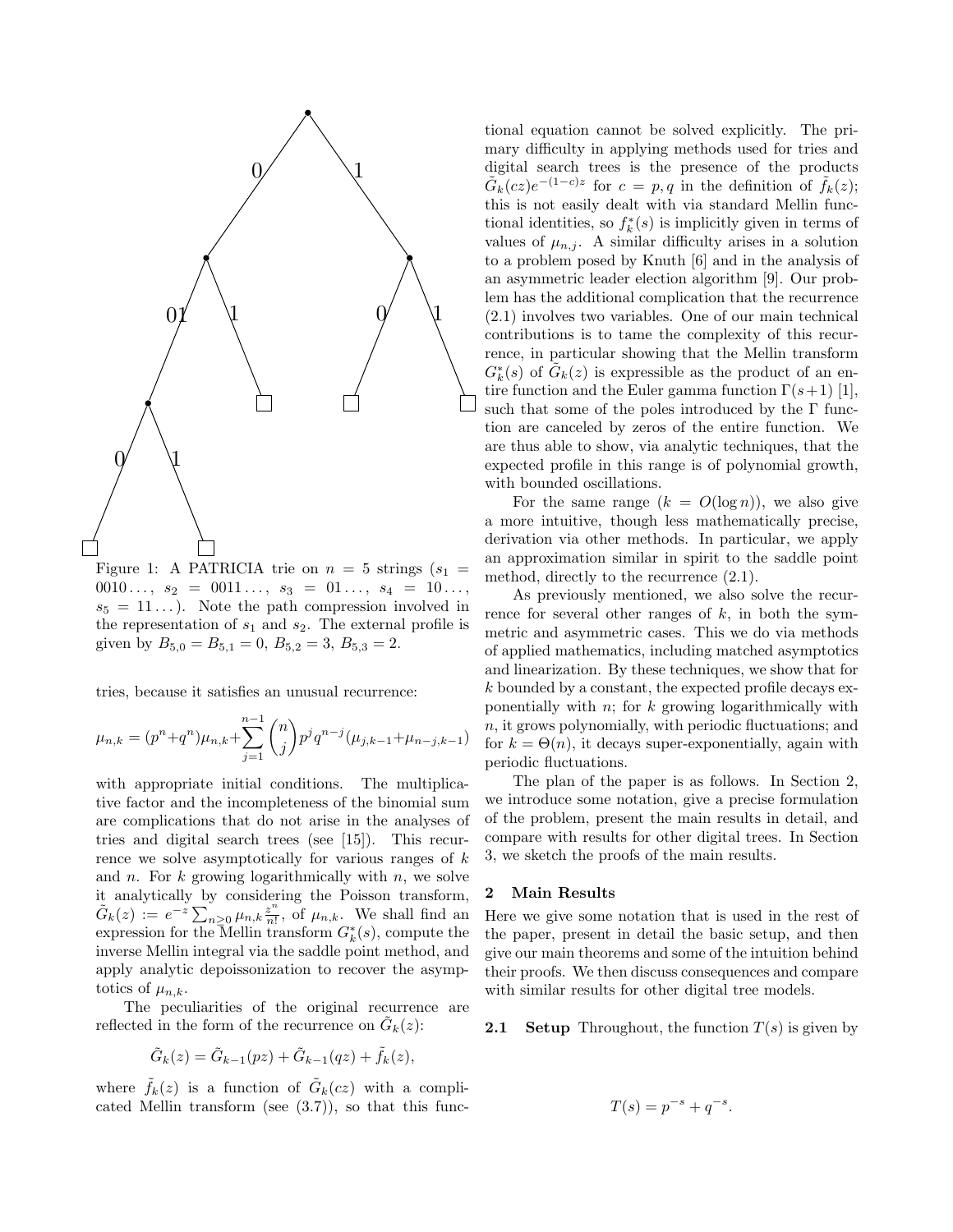For any x, the fractional part of x, denoted by  $\{x\}$ , is with initial condition  $G_0(z) = z$  and where  $f_k(z)$  is given given by

$$
\{x\} = x - \lfloor x \rfloor,
$$

the function  $\alpha(L)$  is given by

$$
\alpha(L) = \alpha_L = \{\log_{1/p} L\},\
$$

and the constant  $\Delta$  is given by

$$
\Delta = \log(p/q) \ge 0.
$$

All asymptotic notation is defined with  $n \to \infty$  unless explicitly indicated otherwise. Define  $B_{n,k}$  to be the random number of external nodes at level k of a PATRICIA trie over n independently generated strings, each an infinite sequence of i.i.d. Bernoulli random variables with probability  $p$  of taking the value "1" and  $q = 1 - p$  of taking the value "0", with  $p \ge q$ . The fundamental recurrence for  $\mu_{n,k} = \mathbb{E}[B_{n,k}]$  is (2.1)

$$
\mu_{n,k} = (p^n + q^n)\mu_{n,k} + \sum_{j=1}^{n-1} \binom{n}{j} p^j q^{n-j} (\mu_{j,k-1} + \mu_{n-j,k-1})
$$

for  $n \geq 2$  and  $k \geq 1$ . This recurrence arises from conditioning on the number of strings starting with "0". If  $1 \leq j \leq n-1$  strings start with "0", then the expected external profile is a sum of contributions from the left subtree (a PATRICIA trie built on  $i$  strings) and from the right subtree (a PATRICIA trie built on  $n - j$  strings). If, on the other hand, all strings start with the same symbol (which happens with probability  $p^{n} + q^{n}$ , then the path compression property applies, and the contribution is  $\mu_{n,k}$ .

The initial conditions are as follows:

$$
\mu_{0,k}=0
$$

for all  $k$ ,

$$
\mu_{n,0} = \delta[n=1], \quad \mu_{1,k} = \delta[k=0],
$$

and

$$
\mu_{n,k}=0
$$

for  $k > n$ . The last condition, which, in the case of PATRICIA tries, arises from the path compression property, arises also in digital search tree profiles but not in those of standard tries.

The exponential generating function for  $\mu_{n,k}$ , defined to be

(2.2) 
$$
G_k(z) = \sum_{n\geq 0} \mu_{n,k} \frac{z^n}{n!},
$$

is then seen to satisfy the recurrence (for  $k \geq 1$ )

$$
(2.3) \ \ G_k(z) = e^{-qz} G_{k-1}(pz) + e^{-pz} G_{k-1}(qz) + f_k(z),
$$

by

$$
f_k(z) = (G_k(pz) - G_{k-1}(pz)) + (G_k(qz) - G_{k-1}(qz)).
$$

2.2 Asymmetric Case In this section, we present results for the asymmetric case  $(p > q)$ , starting with the range  $k = \Theta(\log n)$ , for which we first give a result derived by analytic techniques. A sketch of the proof can be found in the last section.

THEOREM 2.1. (AVERAGE PROFILE FOR  $k = \alpha \log n$ ) Let  $\epsilon$  > 0 be independent of n and k, and let  $\alpha \in \left(\frac{1}{\log(1/q)} + \epsilon, \frac{1}{\log(1/p)} - \epsilon\right)$ . Then for  $k = \alpha \log n$ ,

(2.4) 
$$
\mathbb{E}[B_{n,k}] = H(\rho(\alpha), \log_{p/q}(p^k n))
$$

$$
\cdot \frac{n^{-\rho(\alpha)}T(\rho(\alpha))^k}{\sqrt{2\pi\kappa_*(\rho(\alpha))k}} \left(1 + O(k^{-1/2})\right),
$$

where

$$
\rho(\alpha) = -\frac{1}{\log(p/q)} \log\left(\frac{\alpha \log(1/q) - 1}{1 - \alpha \log(1/p)}\right)
$$

$$
\kappa_*(\rho) = \frac{p^{-\rho}q^{-\rho}(\log(p/q))^2}{T(\rho)^2},
$$

,

and  $H(\rho, x)$  is a non-zero periodic function with period 1 given by

$$
H(\rho, x) = \sum_{j \in \mathbb{Z}} A(\rho + it_j) \Gamma(\rho + 1 + it_j) e^{-2j\pi ix},
$$

where  $t_j = 2\pi j/\Delta$ , and

(2.5)  
\n
$$
A(s) = 1 + \sum_{j=1}^{\infty} T(s)^{-j} \sum_{n=j}^{\infty} T(-n) (\mu_{n,j} - \mu_{n,j-1}) \frac{\phi_n(s)}{n!},
$$

where  $\phi_n(s) = \prod_{j=1}^{n-1} (s+j)$  for  $n > 1$  and  $\phi_n(s) = 1$  for  $n \leq 1$ .

We remark that the average profile given by the theorem can be written as

 $\mathbb{E}[B_{n,k}] = n^{\beta(\alpha)}K(\alpha,n),$ 

where

$$
\beta(\alpha) = -\rho(\alpha) + \alpha \log T(\rho(\alpha))
$$

and  $K(\alpha, n)$  is a slowly varying function with respect to n. This form will match the result of Theorem 2.2.

The next theorem presents results obtained via the method of matched asymptotics and other ideas from applied mathematics. The idea of asymptotic matching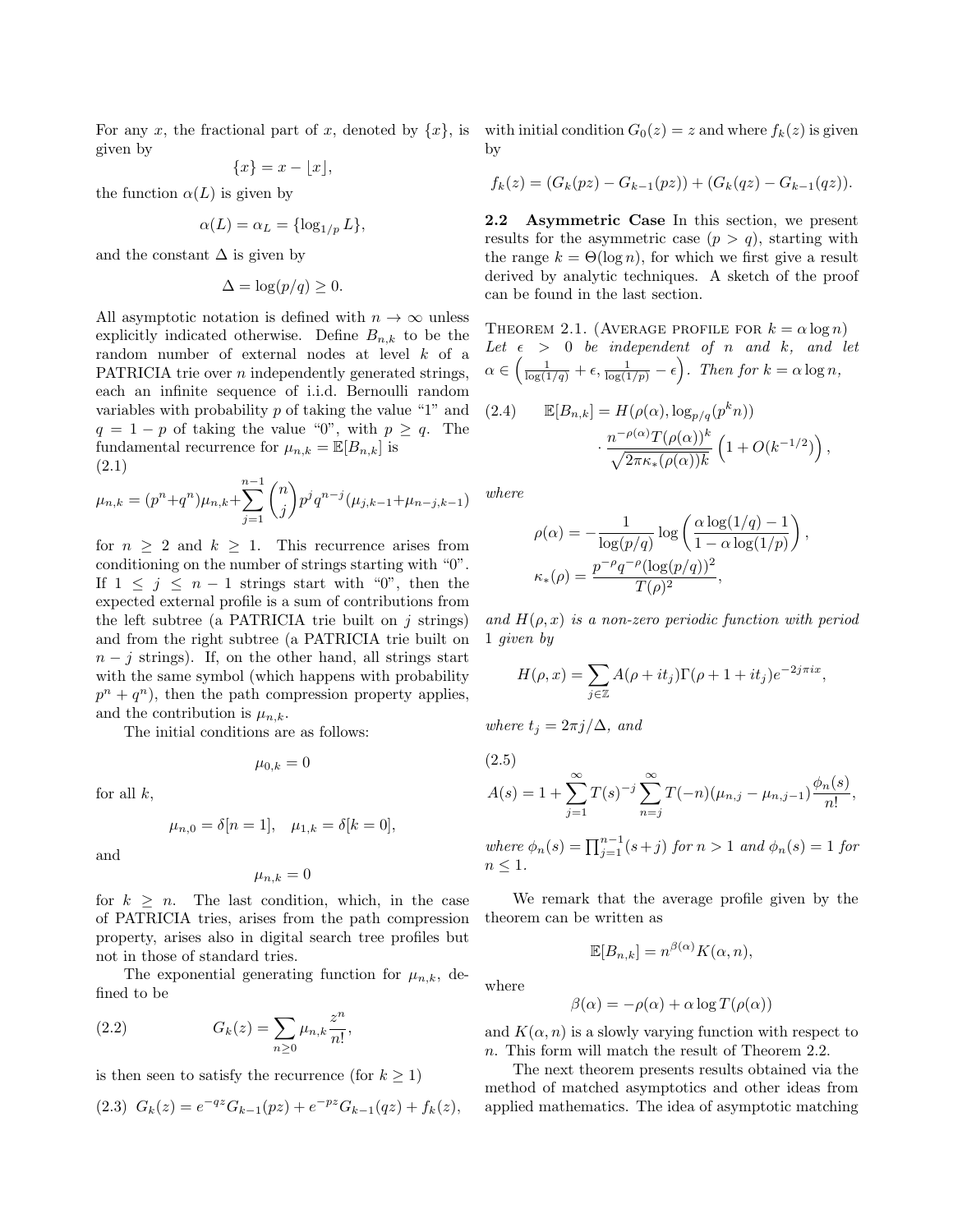is the following: suppose that we have two asymptotic expansions of  $\mu_{n,k}$ , each valid on some part of the domain of the problem (e.g.,  $k = O(1)$  and  $k = \log_2 n + \xi$ in the symmetric case). If the domains of validity of the two expansions overlap, then the two should match in the intersection, which yields the matching condition to which we refer in the proofs. This condition allows us to determine constants and other information about our expansions. If, on the other hand, the two expansions do not match, then this implies that an intermediate scale, between the two under consideration, must be sought for a complete solution to the problem.

We include this derivation for two reasons: by this method we are able to cover a wider range of behaviors of k with respect to n, with the disadvantage of having to make some mild assumptions on the asymptotic form of  $\mu_{n,k}$  (for example, the form

$$
\mu_{n,k} \sim n^{\beta(\alpha)} H(\alpha, n)
$$

assumed in the  $k = \alpha \log n$  range is precisely an assumption that  $\mu_{n,k}$  is of regular variation, in the sense of [5]). Furthermore, among the ranges analyzed is the one dealt with in Theorem 2.1; we present this new derivation as a more intuitive alternative, wherein we start with an application of a saddle point-like method directly to the recurrence  $(2.1)$ .

Theorem 2.2. (Average profile for all ranges) Let  $p > q$  and recall that  $\Delta = \log(p/q)$ .

(i) For 
$$
k = O(1)
$$
,

$$
\mathbb{E}[B_{n,k}] \sim nq^k(1-q^k)^{n-1}.
$$

(ii) For  $k = \alpha \log n$  with  $\alpha \in \left(\frac{1}{\log(1/q)}, \frac{1}{\log(1/p)}\right)$ ,  $\mathbb{E}[B_{n,k}] \sim n^{\beta(\alpha)} H(\alpha, n),$ 

where

$$
\beta(\alpha) = \frac{1}{\Delta} \left[ \log \left( \frac{-(\alpha \log q + 1)}{1 + \alpha \log p} \right) + \alpha \log p \cdot \log \left( \frac{\alpha \Delta}{\alpha \log p + 1} \right) - \alpha \log q \cdot \log \left( \frac{\alpha \Delta}{-(\alpha \log q + 1)} \right) \right]
$$

and  $H(\alpha, n)$  is a slowly varying function with respect to n. This coincides with  $(2.4)$  of Theorem 2.1.

(iii) For 
$$
k = n - \ell
$$
, with  $\ell = O(1)$ ,  
\n
$$
\mathbb{E}[B_{n,k}] \sim C_*(p)D_*(p)n! \cdot p^{k^2/2 + k/2}q^k \cdot \Psi(n-k),
$$

where

$$
C_*(p) = \prod_{j=2}^{\infty} (1 - p^j - q^j)^{-1},
$$
  

$$
D_*(p) = \prod_{j=2}^{\infty} \left(1 + \left(\frac{q}{p}\right)^{j-2}\right)
$$

,

.

and

$$
\Psi(\ell) = \frac{1}{2\pi i} \oint \frac{e^z}{z^{\ell}} \prod_{j=0}^{\infty} \left( \frac{1 - e^{-qp^j z}}{qp^j z} \right) dz,
$$

where the integral is taken around any counterclockwise contour encircling the origin.

For  $\ell = n - k \rightarrow \infty$ ,  $\Psi(\ell)$  is asymptotically equivalent to

$$
\Psi(\ell) \sim \frac{1}{(\ell-1)!} \ell^{\frac{\log q}{\log p} - \frac{1}{2}} \exp\left[-\frac{\log^2 \ell}{2\log(1/p)}\right] \hat{\Psi}(\ell),
$$

where  $\Psi(\ell)$  is the following bounded, periodic function (with  $\alpha_{\ell} = \{\log_{1/p} {\ell}\}\$ :

$$
\hat{\Psi}(\ell) = q^{\alpha_{\ell}} p^{-\alpha_{\ell}^{2}/2 - \alpha_{\ell}/2} \left( \frac{1 - e^{-q p^{-\alpha_{\ell}}}}{q p^{-\alpha_{\ell}}} \right)
$$

$$
\cdot \prod_{J=1}^{\infty} \frac{(1 - e^{-q p^{J-\alpha_{\ell}}})(1 - e^{-q p^{-J-\alpha_{\ell}}})}{q p^{J-\alpha_{\ell}}}
$$

We comment that the analysis of the three scales here still leaves gaps in the asymptotics (that is, we have not covered all possible ranges). It is still necessary to consider cases where  $\alpha = \frac{k}{\log n} \approx \frac{1}{\log(1/p)}$  and  $\alpha \approx \frac{1}{\log(1/q)}$ , since the expansion in (iii) cannot asymptotically match that in (ii) (or that in Theorem 2.1). Some preliminary results suggest that the appropriate transition scale is  $n, k \to \infty$  with  $k - \log_{1/p} n = O(1)$ , and we will discuss it in depth in the full paper. Similarly, another expansion is needed for  $\alpha \approx \frac{1}{\log(1/q)}$ , which would connect the results in (i) and (ii).

2.3 Symmetric Case We now present results for the case  $p = q = 1/2$ .

For  $k = O(1)$ , it should be noted that the derived expression is different from the analogous one for the asymmetric case. In particular, the ratio of the two, when  $p$  and  $q$  are set to  $1/2$ , tends toward some constant not equal to 1. This occurs in the derivation as follows: for arbitrary  $p \geq 1/2$  and  $q \leq p$ , the asymptotic formula for  $\mu_{n,k}$  features two terms, the second of which is of lower order than the first when  $p > q$  and of the same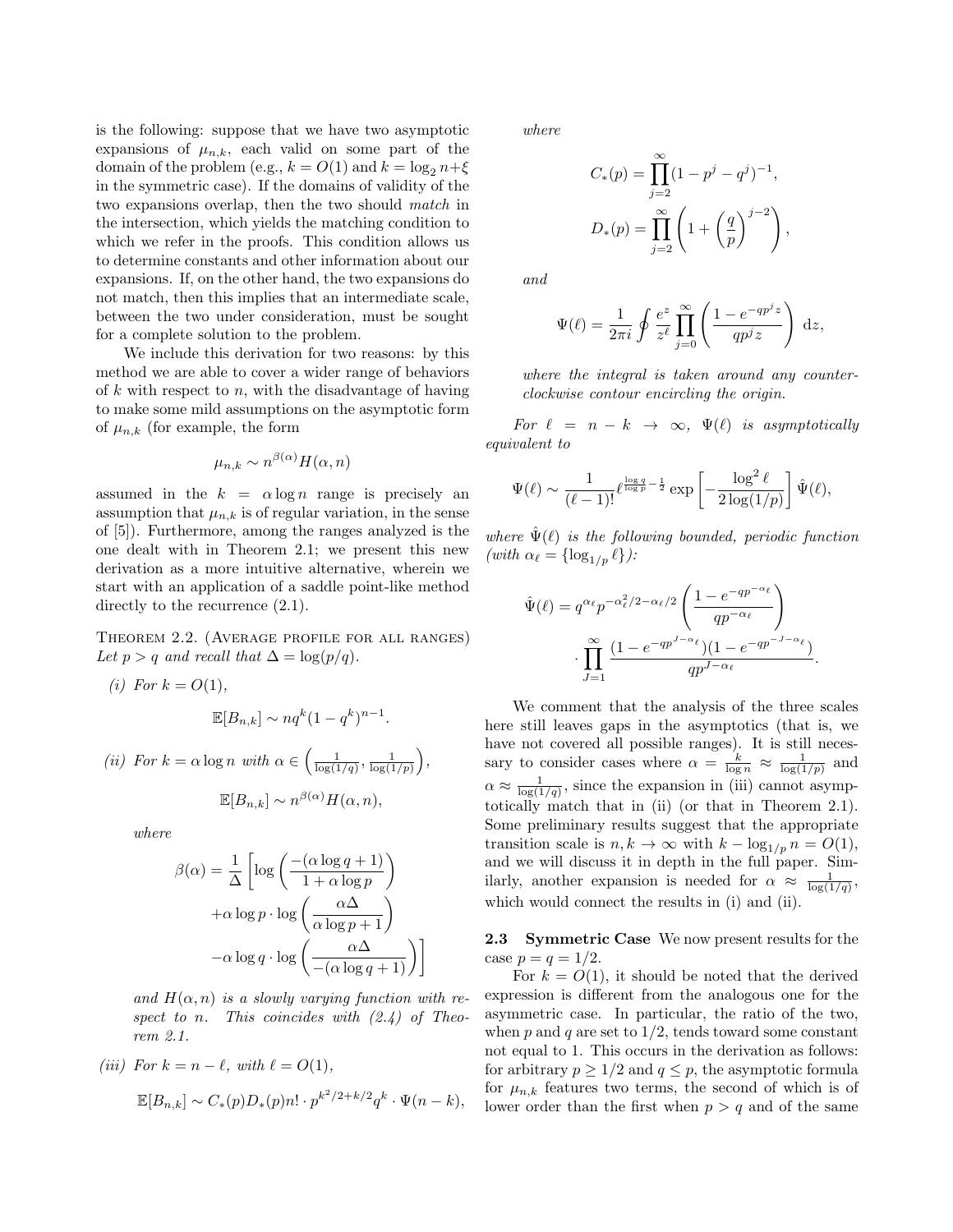order when  $p = q$ . The following example illustrates this phenomenon: consider  $k = 1$ . We can show that

$$
\mu_{n,1}=\frac{n(pq^{n-1}+qp^{n-1})}{1-p^n-q^n}.
$$

In both the symmetric and asymmetric cases,

$$
1 - p^n - q^n \sim 1,
$$

so we can ignore the denominator. In the asymmetric case,

$$
pq^{n-1} = o(qp^{n-1}),
$$

so that

$$
\mu_{n,1} \sim nqp^{n-1}.
$$

In contrast, when  $p = q = 1/2$ ,

$$
pq^{n-1} = qp^{n-1} = 2^{-n};
$$

that is, the two terms are of the same order, so that they both contribute to the leading term. Thus, we have

$$
\mu_{n,1} \sim 2n2^{-n} = n2^{1-n}
$$

,

which differs from  $nqp^{n-1}$  by a factor of 2. This phenomenon is the reason for the difference between the formulas in (i) of Theorem 2.2 and Theorem 2.3.

For the logarithmic range, we are able to glean more information than in the asymmetric case, because  $\mu_{n,k}$  turns out to be asymptotically close to a product of n and a function that is periodic in  $\log_2 n$ , and we can then use matching conditions as  $\xi \rightarrow -\infty$ to determine some information about the function's Fourier coefficients. The same phenomenon is not apparent in the asymmetric case as given in Theorem 2.2.

Finally, for the  $k = n - \ell, \ell = O(1)$  range, we see nearly the same behavior for both the symmetric and asymmetric cases, and the derivation is essentially the same.

Theorem 2.3. (Average profile, symmetric case) Let  $p = q = 1/2$ .

(i) For 
$$
k = O(1)
$$
 as  $n \to \infty$ ,  

$$
\mathbb{E}[B_{n,k}] \sim \left(\frac{2^k - 1}{2^k}\right)^{n-1} n.
$$

(ii) For 
$$
k = \log_2 n + \xi
$$
 with  $\xi = O(1)$ ,

$$
\mathbb{E}[B_{n,k}] \sim n \left[ C(\xi) + \sum_{j=-\infty, j\neq 0}^{\infty} C_j(\xi) e^{2\pi i j \log_2 n} \right],
$$

 $2^k$ 

where

$$
C(\xi) \sim \exp(-2^{-\xi}), \ \xi \to -\infty
$$

and, for all  $j \neq 0$ ,  $C_i(\xi) = o(C(\xi))$  as  $\xi \to -\infty$ .

(iii) For  $k = n - \ell$  with  $\ell = O(1)$ ,

$$
\mu_{n,k} \sim C_* n! 2^{-k^2/2 - k/2} \bar{k}_{\ell},
$$

where

$$
C_* = \prod_{j=1}^{\infty} \frac{1}{1 - 2^{-j}}
$$

and

$$
\bar{k}_{\ell} = \frac{1}{2\pi i} \oint \frac{1}{z^{\ell}} \prod_{j=1}^{\infty} \left[ \frac{2^j}{z} (e^{z^2} - 1) \right] dz,
$$

where the integral is taken over a contour encircling the origin.

For  $\ell \to \infty$ , the expression for  $\bar{k}_\ell$  asymptotically simplifies to

$$
\bar{k}_{\ell} \sim \frac{\ell^{3/2}}{\ell!} 2^{\alpha_{\ell}(\alpha_{\ell}+1)/2} \left( \frac{1 - e^{-2^{\alpha_{\ell}}}}{2^{\alpha_{\ell}}} \right) \exp\left( -\frac{\log^2 \ell}{2 \log 2} \right)
$$

$$
\cdot \prod_{j=1}^{\infty} \frac{(1 - e^{-2^{\alpha_{\ell}+j}})(1 - e^{-2^{\alpha_{\ell}-j}})}{2^{\alpha_{\ell}-j}}.
$$

As in the same range in the asymmetric case, factors involving  $\alpha_{\ell}$  yield oscillations that are periodic in  $\log_2 \ell$ .

We now briefly discuss some of the qualitative phenomena seen in the preceding results. For small  $k$ , in both the symmetric and asymmetric cases, the expected external profile exhibits roughly exponential decay in n. For the logarithmic ranges, we see polynomial growth, and it is clear in the symmetric case that there are fluctuations with period 1 in  $\log_2 n$ . The analysis leading to Theorem 2.2 does not show it, but similar fluctuations arise in the asymmetric case, as revealed by the analytic derivation. Finally, for  $k$  close to  $n$ , we see superexponential decay with an oscillating factor in both cases. In addition, we find in the asymmetric case that there are gaps between the first and second and the second and third ranges.

2.4 Comparison with Other Types of Digital Trees Here we compare the phenomena seen in our analysis with those observed in the analyses of other types of digital trees.

We start by comparing with tries. Analytically, they are somewhat similar, but with important differences. The saddle points of the integrand of the Mellin inversion are the same in both cases: the real-valued saddle point  $\rho$  is the same, and there are infinitely many regularly spaced saddle points on the imaginary line corresponding to  $\rho$ . This shared phenomenon is what gives rise to the oscillations in both cases in the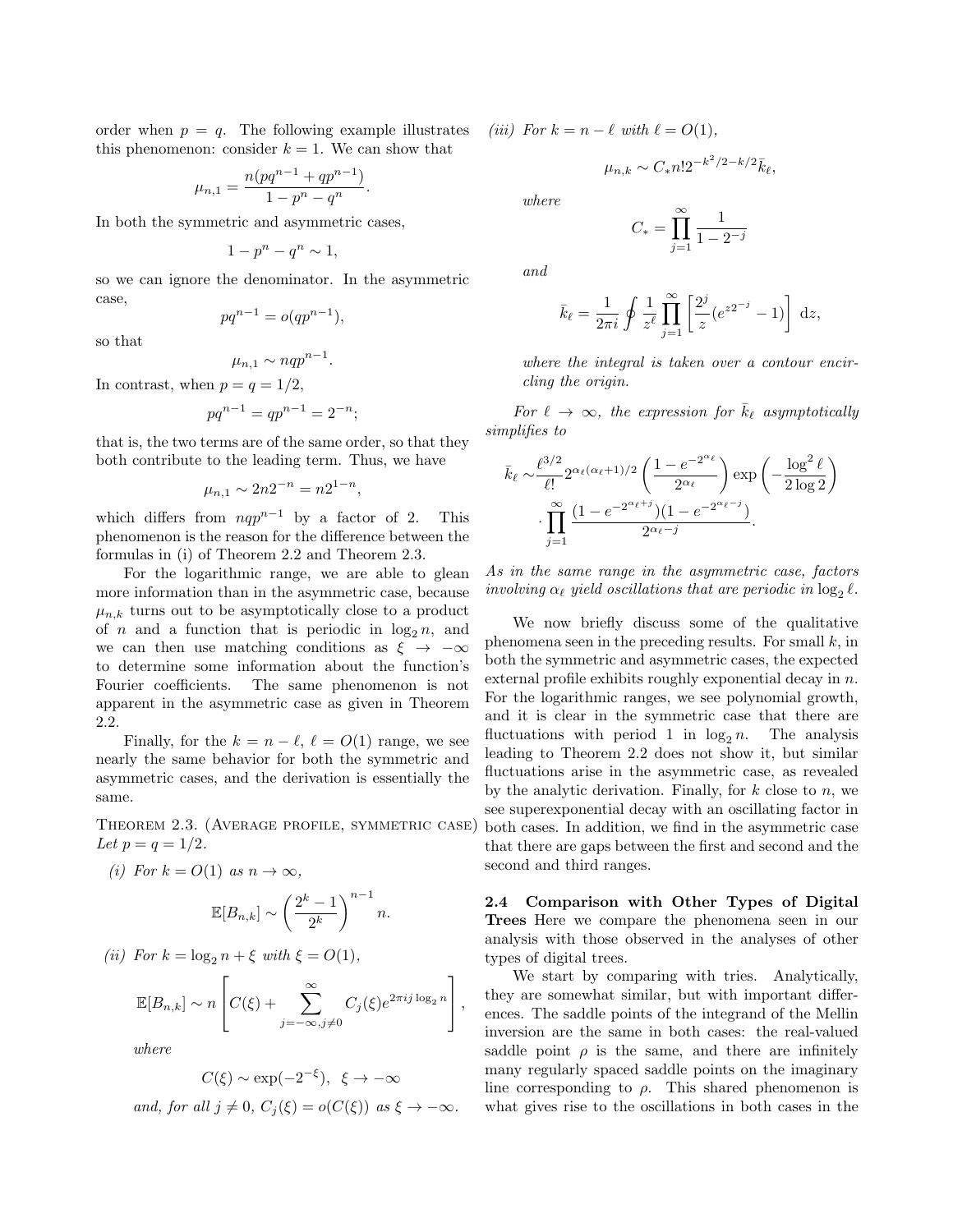range of polynomial growth (discussed in more detail below). The singularities of  $G_k^*(s)$ , on the other hand, are different in the two cases. For regular tries, we see poles at  $s = -2, -3, \ldots$ , in contrast to the PA-TRICIA situation, where we see only poles at the integers less than or equal to  $-k$ . As a consequence, for  $\alpha \in (\frac{1}{\log(1/q)} + \epsilon, \frac{1}{\log(1/p)} - \epsilon)$  for any constant  $\epsilon > 0$ , we see no effect of the poles on the asymptotics for PATRI-CIA tries, because the contour along which we compute the inverse Mellin transform has a real part which is contained in some bounded interval, while the poles of the integrand tend to  $-\infty$  as k grows large. This is not the case for standard tries and results in more compact trees; for example, the height of the trie grows like  $(2/H_2)$  log n  $(H_2)$  is the second Rényi's entropy) while for DST and PATRICIA the growth is  $1/\log(p^{-1})\log n$ (see [10]).

Qualitatively, in the asymmetric case, tries and PATRICIA tries are quite similar in the ranges that we have examined. In the small  $k$  range, we find that the two are asymptotically equivalent. For  $k$ in the logarithmic range, expected external profiles of both tries and PATRICIA tries exhibit polynomial growth with oscillations. Furthermore, the polynomials have the same order. Thus, the difference lies in the subpolynomial multiplicative factors. Finally, for  $k =$  $\Theta(n)$ , expected profiles for both decay to 0, but the decay for PATRICIA tries is faster. Indeed, letting  $\mu_{n,k}^{[T]}$  denote the expected external profile at level k for a standard trie on n strings,

$$
\frac{\mu_{n,k}^{[T]}}{\mu_{n,k}} \sim \frac{2pqn^2(p^2+q^2)^{k-1}}{n^k(n-k)^{1/2+\log q/\log p} p^{k^2/2+k/2} q^k}
$$

$$
\cdot \frac{1}{\exp\left[-\frac{\log^2(n-k)}{2\log(1/p)}\right] O(1)}
$$

$$
\sim e^{\Theta(n^2)},
$$

which, for  $k = \Theta(n)$ , tends to  $\infty$  because of the  $k^2$ in the exponent of  $p$  in the denominator. Provided  $n - k = \ell \rightarrow \infty$ , oscillations appear in PATRICIA tries but are absent in standard tries.

Interestingly, in the symmetric case, standard tries and PATRICIA tries differ qualitatively: standard tries do not exhibit oscillations, to leading order, in the range of polynomial growth or in the range  $k = \Theta(n)$ . Meanwhile, our Theorem 2.3 shows that oscillations around  $k = \log_2 n$  and  $k = \Theta(n)$  do appear in PATRICIA tries.

Now we turn to digital search trees (DSTs), with which we compare in the logarithmic range in the asymmetric case. Analytically, PATRICIA tries are closer to DSTs than to standard tries. A vertical

line of equally spaced saddle points also arises in the analysis of DSTs, and the location of the real-valued saddle point agrees with that in tries and PATRICIA tries, so that, again, oscillations arise in the region of polynomial growth. A difference arises in the location of singularities: in DSTs, there are no poles, owing to a phenomenon similar to one observed in our analysis: in both cases,  $G_k^*(s)$  is shown to be asymptotically equal to a product of a Γ function and an entire function with zeros at certain negative integers. In the case of DSTs, all negative integer poles are canceled in this way.

As with tries both standard and PATRICIA, DSTs exhibit polynomial growth in the  $k = \alpha \log n$  range, and an oscillating factor again arises due to the shared saddle point phenomenon. The polynomial order is the same as in the other two models.

In the symmetric case in the range  $k = \log_2 n + \xi$ , when  $\xi \to \infty$ , DST expected profiles exhibit periodic oscillations akin to those observed in PATRICIA profiles, but not, as mentioned earlier, in tries. The oscillations for  $\xi$  fixed that arise in PATRICIA tries are not seen in DSTs.

#### 3 Proof Sketches

We now sketch the proofs of Theorems 2.1, 2.2, and 2.3. Since the most interesting phenomena arise when  $k = \Theta(\log n)$  and, to a lesser extent,  $k = \Theta(n)$ , we discuss the corresponding derivations in greater detail than we do for  $k = O(1)$ .

3.1 Proof of Theorem 2.1 Our starting point is the Poisson transform  $\tilde{G}_k(z) = e^{-z} G_k(z)$ , which satisfies the recurrence

(3.6) 
$$
\tilde{G}_k(z) = \tilde{G}_{k-1}(pz) + \tilde{G}_{k-1}(qz) + \tilde{f}_k(z),
$$

where

(3.7) 
$$
\tilde{f}_k(z) = [\tilde{G}_k(pz) - \tilde{G}_{k-1}(pz)]e^{-qz} + [\tilde{G}_k(qz) - \tilde{G}_{k-1}(qz)]e^{-pz},
$$

with initial condition  $\tilde{G}_0(z) = ze^{-z}$ . We then apply the Mellin transform

$$
\int_0^\infty z^{s-1} \tilde{G}_k(z) \, \mathrm{d}z
$$

to  $\tilde{G}_k(z)$  to get a recurrence for  $G_k^*(s)$ . The initial condition derived from the path compression property implies that

$$
\tilde{G}_k(z) = O(z^{k+1})
$$

as  $z \rightarrow 0$ , and, by a standard argument by induction on increasing domains (see [7]), we show that, for any  $\epsilon > 0$ ,

$$
\tilde{G}_k(z) = O(z^{1+\epsilon})
$$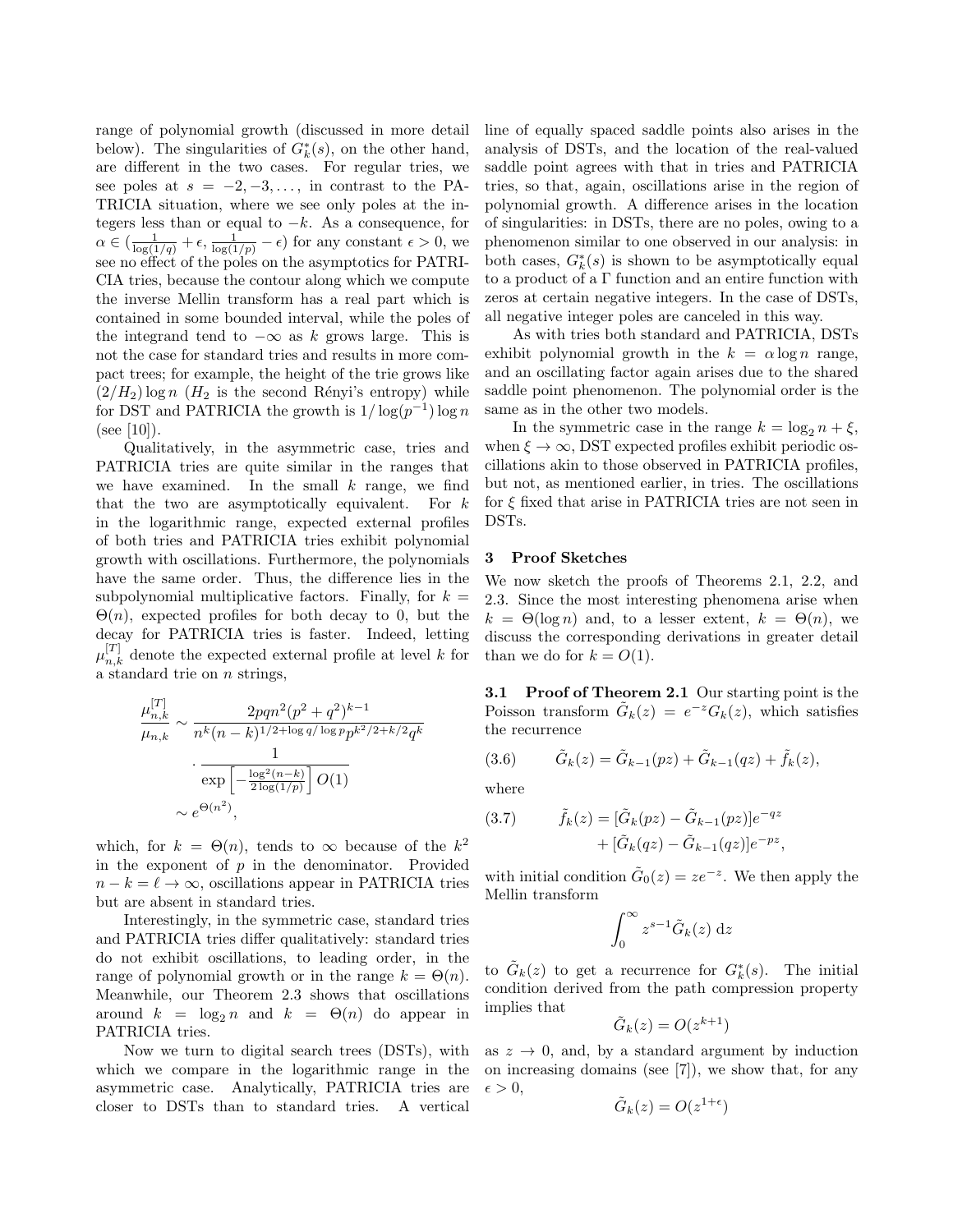as  $z \to \infty$  in a cone containing the positive real axis, so that  $G_k^*(s)$  is analytic at least in the strip  $\Re(s) \in$  $(-k-1,-1)$ . The transformed function is seen to be of the form

$$
G_k^*(s) = A_k(s)T(s)^k \Gamma(s+1),
$$

where  $A_k(s)$  and  $T(s)^k$  are entire functions, with  $A_k(s)$ implicitly defined in terms of various values of  $\mu_{n,j}$ :

$$
A_k(s) = 1 + \sum_{j=1}^k T(s)^{-j} \sum_{n=j}^{\infty} T(-n) (\mu_{n,j} - \mu_{n,j-1}) \frac{\phi_n(s)}{n!}.
$$

The function  $A_k(s)$  has the interesting property that, for  $r \in \{1, 2, ..., k\}, A_k(-r) = 0$ , so that the poles introduced by the  $\Gamma$  function at those points are canceled. The fact that  $A_k(-r) = 0$  for  $r \in \{2, ..., k\}$  follows immediately from the previously established fact that  $G<sub>k</sub><sup>*</sup>(s)$  is analytic at these points, that  $T(s)$  is never 0, and that  $\Gamma(s+1)$  has poles at these points. The proof that  $A_k(-1) = 0$  for all  $k \ge 1$  is by induction, relying on the crucial property of  $\phi_n(s)$  that its zeros are precisely  $-1, -2, \ldots, -(n-1)$ : the base case,  $k = 1$ , is handled easily by applying the initial conditions. For the inductive step, we write

$$
A_k(-1) = A_{k-1}(-1)
$$
  
+  $T(-1)^{-k} \sum_{n=k}^{\infty} T(-n) (\mu_{n,k} - \mu_{n,k-1}) \frac{\phi_n(-1)}{n!}.$ 

Then, by the inductive hypothesis,  $A_{k-1}(-1) = 0$ , and the sum vanishes because  $\phi_n(-1) := \prod_{j=1}^{n-1}(-1 +$ j) = 0 for  $n \ge 2$  (see (2.5)). This shows that  $G_k^*(s)$  is meromorphically continuable to  $\mathbb{C}$ , with simple poles at integers less than or equal to  $-k-1$ .

The next step is to compute the inverse Mellin transform

(3.8) 
$$
\tilde{G}_k(z) = \frac{1}{2\pi i} \int_{c-i\infty}^{c+i\infty} G_k^*(s) z^{-s} ds,
$$

where  $-k-1 < c < \infty$ . We evaluate this integral via the saddle point method, defining  $\rho = \rho(\alpha)$  to be the real solution to the equation

$$
\frac{\mathrm{d}}{\mathrm{d}s}[k\log T(s) - s\log z] = 0.
$$

Interestingly, the integrand has a unique saddle point on the real axis and infinitely many regularly spaced saddle points on the line  $\Re(s) = \rho$ . This leads to a fluctuating factor in  $\tilde{G}_k(z)$ . A fact about  $\rho$  should be noted here: as we vary  $\alpha$  from  $\frac{1}{\log(1/q)}$  to  $\frac{1}{\log(1/p)}$ ,  $\rho$  goes from  $-\infty$  to ∞, which corresponds to the boundaries for the range we consider.

Finally, we apply analytic depoissonization results to transfer asymptotics of  $\tilde{G}_k(n)$  as  $n \to \infty$  to asymptotics of  $\mu_{n,k}$ . Our tool of choice here is induction along increasing domains [7].

It remains to show that  $H(\rho, x)$  is well defined for all  $\rho, x \in \mathbb{R}$ . That is, if we define  $H_k(\rho, x)$  by the formula for  $H(\rho, x)$  with  $A_k$  in place of A, then we need to show that

$$
\lim_{k \to \infty} H_k(\rho, x)
$$

exists and is equal to  $H(\rho, x)$ . To do this, we apply the Dominated Convergence Theorem. Thus, we need to show that  $A_k(s)$  converges pointwise for all s, and then that the sum

$$
\sum_{j\in\mathbb{Z}}A(s_j)\Gamma(s_j+1)e^{-2j\pi ix}
$$

converges absolutely for all  $\rho$ , x (throughout, we define  $s_i = \rho + it_i$ ). That is, we are choosing  $A(s)$  as the dominating function, and we are showing that

$$
\int |A(s)| \, \mathrm{d}\mu < \infty,
$$

where the integral is with respect to the measure that puts mass  $|\Gamma(s_i + 1)|$  on each point  $s_i$  and mass 0 everywhere else.

To prove pointwise convergence of  $A_k(s)$ , we show absolute convergence of the sum whose mth term is

$$
a_m = T(s)^{-m} \sum_{n=m}^{\infty} \eta_{n,m} \frac{\Gamma(n+s)}{\Gamma(n+1)},
$$

where we define

$$
\eta_{n,m} = T(-n)(\mu_{n,m} - \mu_{n,m-1}).
$$

We can do this by showing that  $|a_m|$  is upper bounded by the tail of a convergent geometric series. The idea is to split the sum into two parts:

$$
T(s)^{-m} \sum_{n=m}^{cm} \eta_{n,m} \frac{\Gamma(n+s)}{\Gamma(s+1)}
$$
  
+
$$
T(s)^{-m} \sum_{n=cm+1}^{\infty} \eta_{n,m} \frac{\Gamma(n+s)}{\Gamma(s+1)}
$$

where  $c$  is a sufficiently large constant. The asymptotic formula for  $\mu_{n,m}$  for m close to n happens to hold for  $m \geq Cn$ , for any constant  $C$ , so that, in the first sum,  $|\mu_{n,m} - \mu_{n,m-1}| \leq c_1 e^{-c_2 m^2}$  for sufficiently large m (here,  $c_1$  and  $c_2$  are positive constants).

In the second sum, provided  $c$  is chosen appropriately,  $|T(-n)T(s)^{-m}|$  decays exponentially with respect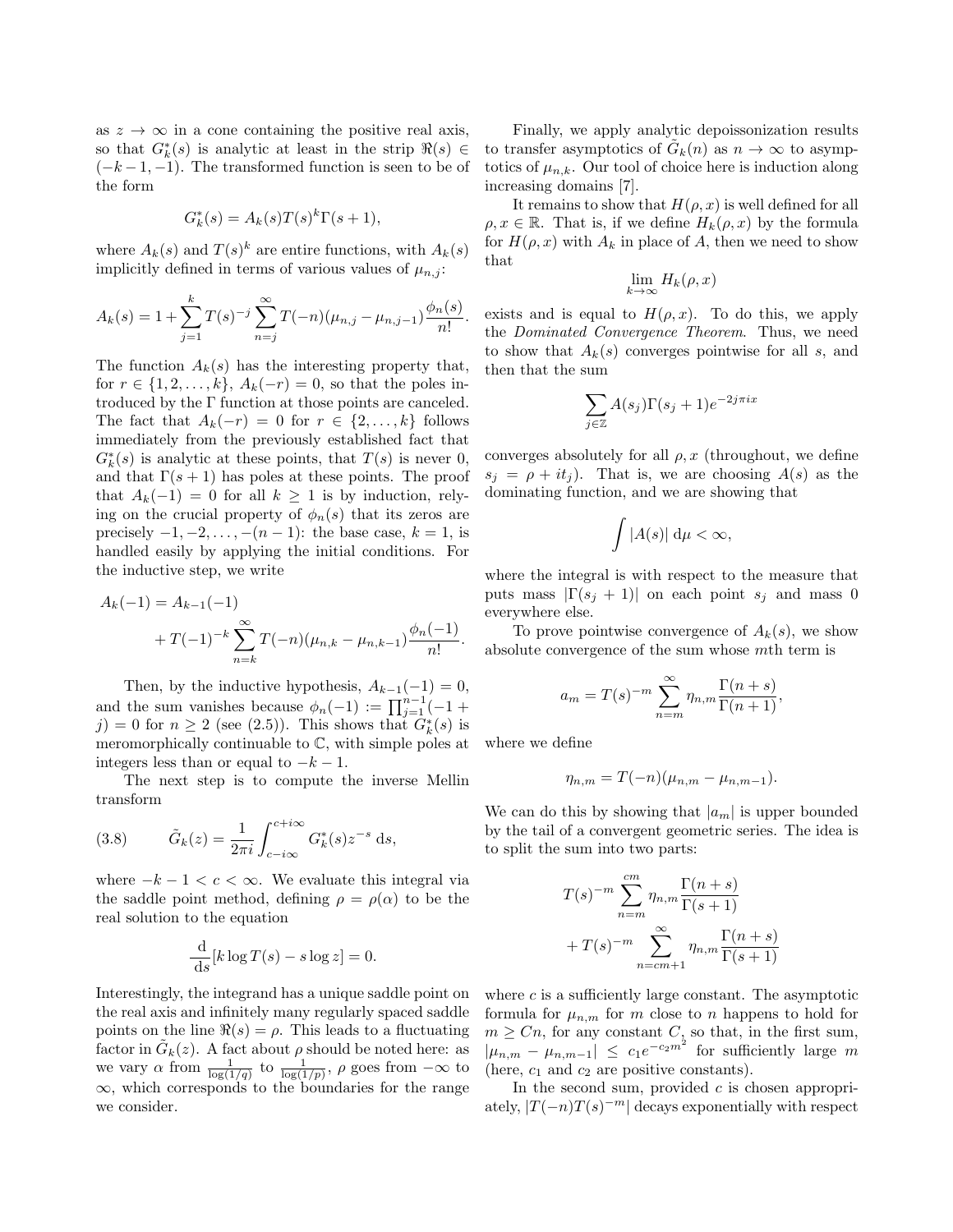to  $m$  and  $n$ . Combining this with the previous fact yields pointwise convergence of  $A_k(s)$ .

Showing that  $\int |A(s)| d\mu < \infty$  boils down to examining the behavior of the  $\Gamma$  function on vertical lines. Each term of the sum is given by

$$
|a_j| = |A(s_j)\Gamma(s_j + 1)|
$$
  
\n
$$
\leq |\Gamma(s_j + 1)|
$$
  
\n
$$
+ \sum_{m \geq 1, n \geq m} |T(s_j)|^{-m} |\eta_{n,m}| \left| \frac{\Gamma(n+s_j)}{\Gamma(n+1)} \right|.
$$

Now, there exists a constant  $0 < C < 1$  such that, for sufficiently large |j| and all constant  $x \in \mathbb{R}$ ,

$$
\left| \frac{\Gamma(x + s_{j + \text{sgn}(j)})}{\Gamma(x + s_j)} \right| \le C.
$$

Also,  $T(s_j) = T(s_{j'})$  for all  $j, j' \in \mathbb{Z}$ . Applying these two facts and the ratio test shows absolute convergence of the sum, which concludes the proof.

**3.2** Proof of Theorem 2.2 The analysis for  $k =$  $O(1)$  is the simplest: we first derive asymptotic expressions for  $k = 1, 2$ , then use this to guess an asymptotic form for general  $k$ , in terms of some unknown function. We then determine this function using  $(2.1)$ .

The range  $k = \alpha \log(n)$  is more interesting, in terms of the methods used: we begin with the observation that the sum in (2.1) is very nearly the expected value of a function of a binomial random variable with parameters n and p. Furthermore, because of concentration of the binomial distribution, one expects that the dominant contribution to the sum comes from  $j \approx np$ . This phenomenon has been rigorously studied and exploited previously in, e.g., [4] and [8]. From this we get a dramatically simplified recurrence, of the form

$$
\mu_{n,k} = \mu_{np,k-1} + \mu_{nq,k-1} + O(1).
$$

In the next step, after applying the approximation, we assume the form

$$
\mu_{n,k} = n^{\beta(\alpha)} H(\alpha, n),
$$

with  $H(\alpha, n)$  a slowly varying function with respect to *n*, and  $\beta(\alpha)$  a function to be determined. The function  $\beta(\alpha)$  is then determined by substitution into the simplified recurrence. In particular, we get

$$
n^{\beta(\alpha)}H(\alpha, n) = (np)^{\beta(f_p(\alpha))}H(f_p(\alpha), np)
$$
  
+ 
$$
(nq)^{\beta(f_q(\alpha))}H(f_q(\alpha), nq),
$$

where

$$
f_c(\alpha) = \frac{\alpha - \frac{1}{\log n}}{1 + \frac{\log c}{\log n}}.
$$

Approximating the exponents using a Taylor expansion of  $\beta$  around  $\alpha$ , then using the slow variation of H, yields, for  $n$  large, the equation

(3.9) 
$$
1 = (p^{\beta(\alpha) - \alpha \beta'(\alpha)} + q^{\beta(\alpha) - \alpha \beta'(\alpha)})e^{-\beta'(\alpha)}.
$$

Differentiating both sides of (3.9), followed by some algebra, yields the Clairaut equation

(3.10) 
$$
\beta(\alpha) - \alpha \beta'(\alpha) = \rho(\alpha),
$$

where  $\rho(\alpha)$  is the real-valued saddle point occurring in the analytic derivation. This can be solved by letting  $\beta(\alpha) = \alpha \gamma(\alpha)$ , where  $\gamma$  is to be determined. Substitution of this expression into (3.10), followed by integration by parts, yields an expression for  $\gamma(\alpha)$ that involves an integration constant, which we then determine by substitution of the derived expression for  $\beta$  into (3.9). We can prove that it coincides with (2.4) of Theorem 2.1: simple (but tedious) algebra shows that

$$
\beta(\alpha) = -\rho(\alpha) + \alpha \log T(\rho(\alpha)).
$$

The derivation for  $k$  close to  $n$  begins along lines similar to those for  $k = O(1)$ . That is, we explicitly derive expressions for  $\mu_{n,n-1}, \mu_{n,n-2}$ , and  $\mu_{n,n-3}$ . Then, from these, we posit an asymptotic form for general  $\ell = n-k$ , in terms of an unknown function  $\xi(\ell)$ . To find this unknown function, we use the original recurrence to derive a recurrence for  $\xi(\ell)$ , which is amenable to solution by generating functions and complex analytic techniques. From this we get an exact integral representation for  $\xi(\ell)$  (cf.  $\Psi(\ell)$  in Theorem 2.2), from which can be derived more explicit asymptotic expressions for  $\ell \to \infty$ .

3.3 Proof of Theorem 2.3 The derivations for the ranges  $k = O(1)$  and  $k = \Theta(n)$  are essentially the same in this case as in the asymmetric one. Thus, we briefly describe the derivation for  $k = \log_2 n + \xi$ .

We start as in the range  $k = \Theta(\log n)$  in the asymmetric case, applying the saddle point-like approximation, which gives

(3.11) 
$$
\mu_{n,k} \approx 2\mu_{n/2,k-1}.
$$

We then assume the asymptotic form

$$
\mu_{n,k} \sim nF(\xi, n),
$$

which we then substitute into  $(3.11)$ . After some algebra, we find that  $F$  satisfies

$$
F(\xi, n) = F\left(\xi, \frac{n}{2}\right),
$$